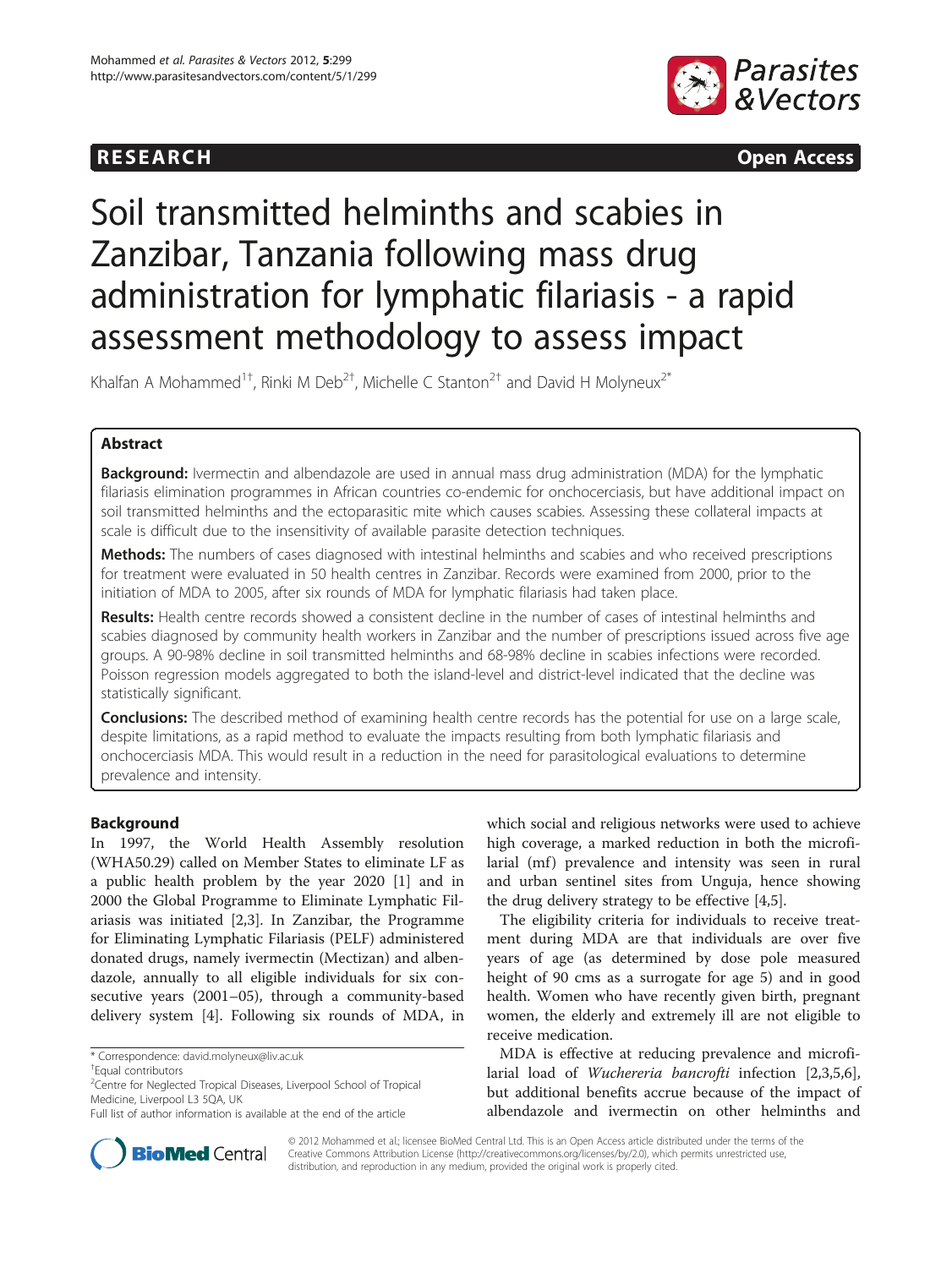ectoparasites, specifically Strongyloides stercoralis and Ascaris lumbricoides (roundworm), hookworm and to a lesser extent on Trichuris trichiura (whipworm) (collectively the soil transmitted helminths, [STH]), and scabies respectively [\[7,8](#page-7-0)]. Studies by Knopp et al. [[9\]](#page-7-0) successfully demonstrated a decrease in prevalence of more than 95% of STHs following the delivery of benzimidazoles (albendazole and mebendazole) alone within the school health strategy system in Unguja island, Zanzibar but not on Pemba [[9](#page-7-0)].

Ivermectin monotherapy reduces scabies prevalence after a single treatment, with almost complete disappearance of infection after 2 or more treatments [[10\]](#page-7-0). For example, in the Solomon Islands the prevalence of scabies fell from a mean of 25% to 1% and scabies associated sores fell from 40% to 21% [[7\]](#page-7-0) following the administration of ivermectin. Ivermectin is used in both onchocerciasis and LF programmes in Africa [[2\]](#page-7-0).

The aim of this study was to test a new methodology for assessing the impact of MDA for lymphatic filariasis on the reduction in the number of cases of STH and scabies retrospectively by checking health centre records where MDA distribution had taken place. The approach adopted can be regarded as a "rapid assessment" approach. In resource poor settings it is not possible to routinely undertake large numbers of stool and skin examinations due to both cost and limited human resources. Faecal examination, the "gold standard" for parasitological diagnosis, is a relatively insensitive method, and given the impact of MDA for LF on the intensity of STH infections, that inherent lack of sensitivity will be compounded following several rounds of MDA. The use of rapid approaches as opposed to gold standard diagnoses, which are often invasive, is a diagnostic approach widely used to determine geographic distribution as well as impact of MDA on neglected diseases targeted for preventive chemotherapy [[11,12\]](#page-7-0).

# Methods

To determine the impact of MDA for LF on STH and scabies, 50 primary health care units (PHCU) in the ten districts of Zanzibar were chosen. Five PHCUs were selected at random in each district and the record registers were used to obtain data of registered cases of STH and scabies during a six year period (2000–2005). Thirty PHCUs were on Unguja Island and 20 on Pemba. The information collected in 2000 formed the baseline data for the number of cases identified prior to the initiation of the MDA programme.

Permission to access these records was obtained from the Ministry of Health and Social Welfare, Zanzibar. Data acquired from patient registers included the name, age, sex, complaint and treatment of individuals who visited the PHCU. The register for each year and health facility was systematically examined by two data extractors to reduce the potential for human error resulting from reading handwritten patient registers completed by health staff. The data extractors were also provided with specific guidelines on what could be considered reliable data. Drugs had been provided to all individuals attending PHCUs, either at the health facility itself or from the local pharmacies if a prescription was required. Stool examinations were not conducted due to the limited sensitivity of the Kato-Katz method for determining prevalence and intensity particularly after 6 years of MDA with high coverage [\[5](#page-7-0)].

# Case-level analysis

Data from five age groups was obtained: birth-5 years, 6–10 years, 11–15 years, 16–20 years and over 20 year olds. Children in the birth-5 years age group, although ineligible to receive medication through the LF MDA programme, were included as they represented a surrogate baseline indicator for the prevalence of STH in untreated children.

To calculate the number of reported and treated STH cases, health records of patients who indicated abdominal pain, passing of worms, and who were recommended to be treated with albendazole were enumerated. Other conditions that had been treated with mebendazole or albendazole were also included.

Scabies cases were defined as patients presenting with a skin condition characteristic of scabies skin disease and rashes, and who were prescribed with the standard treatment Scabex (benzyl benzoate).

# Island-level analysis

A Poisson regression model was fitted to data from each of the islands independently for both STH and scabies, with the outcome variable being the number of cases of each of the conditions. Both year and age group were considered as explanatory variables in the regression models to determine whether there was a significant decrease in recorded cases over time, and if the number of cases varied significantly between age groups. The birth-5 age group was used as the reference age group.

# District-level analysis

Scatterplots of the number of cases of the disease at the district-level each year suggested that the number of cases in some districts were intrinsically higher or lower than others. As these between-district differences cannot be fully quantified, a Poisson random effects model with a random intercept by district was fitted to the district-level case data. As with the model at the islandlevel, year and age group were included in the model as explanatory variables. Differences in district-level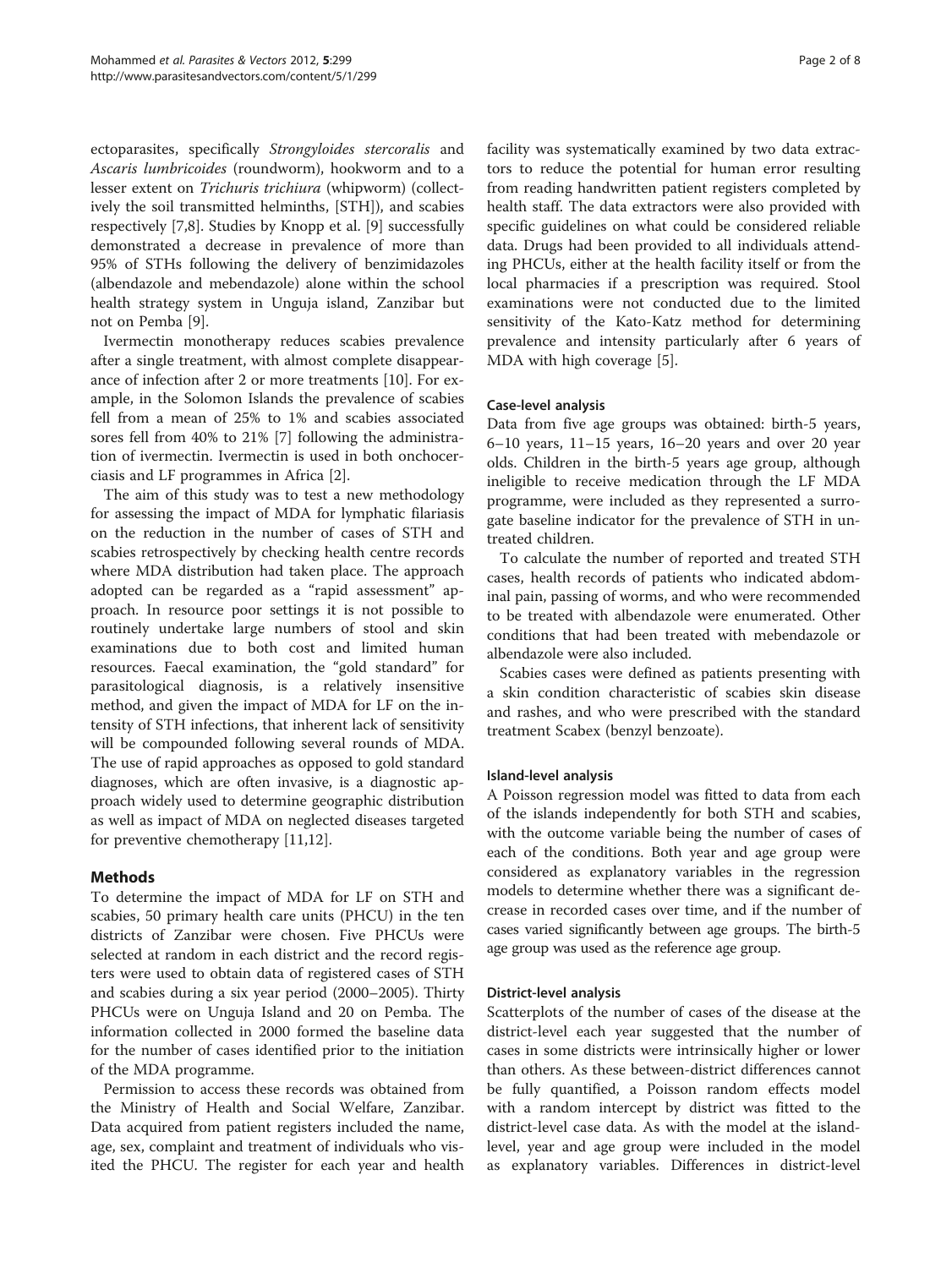population sizes were accounted for by including the log-transformed population estimates from the 2002 national census as an offset ([http://www.nbs.go.tz/takwimu/](http://www.nbs.go.tz/takwimu/references/2002popcensus.pdf) [references/2002popcensus.pdf](http://www.nbs.go.tz/takwimu/references/2002popcensus.pdf) ). A likelihood ratio test was undertaken in order to assess the significance of the random effects.

Ethical approval of the study was given by the Ministry of Health and Social Welfare, Zanzibar and the Ethical Committee of the Liverpool School of Tropical Medicine as part of a PhD study by KM.

### Results

#### Case level analysis

#### Soil transmitted helminths

The results indicated that over a period of five years there was a clear decline in the number STH cases reported at health clinics on Unguja and Pemba islands in Zanzibar (Tables 1, 2 and 3). On Unguja, the largest decrease (98.17%) in reported cases was seen in the over 20 years age group. Similar trends in number of reported cases were also seen in the 11–15 year age group (97.14%), the 6–10 year group (94.44%) and the 16–20 year age group (97.06%) (Figure [1\)](#page-3-0). The smallest decrease (89.63%) was in the birth-5 year age group. The highest decline was in Pemba, in the 11–15 year age group (97.44%). Other decreases in numbers of reported cases included; 16–29 years (97.38%), >20 years (97.33%), 6–10 years (96.86%). The birth-5 years age group demonstrated the lowest decline (92.97%) in number of reported cases (Figures [1](#page-3-0) and [2\)](#page-4-0).

#### Scabies

The records of scabies declined dramatically over the period 2000–2005 with most significant decreases (98.72%) being seen on Unguja (in the over 20 year age group) (Figure [2](#page-4-0)). Other age groups on Unguja also demonstrated consistently high reductions in recorded cases; 98.56% (16–20 years), 97.19% (11–15 years), 95.24% (6–10 years) and 90.42% (birth-5 years). In Pemba, decreases in scabies cases reported were in age groups: 11–15 years (89.47%), 16–20 years (82.93%), 6–10 years (81.32%) and over 20 years (76.92%). The

Table 1 Reported cases of soil-transmitted helminths in Unguja

| Year | $0-5$ yrs    | $6-10$ yrs | $11-15$ yrs | $16-20$ yrs | $>20$ yrs |  |
|------|--------------|------------|-------------|-------------|-----------|--|
| 2000 | 1881<br>1385 |            | 1330        | 715         | 547       |  |
| 2001 | 1251         | 801        | 948         | 511         | 299       |  |
| 2002 | 650          | 445        | 252         | 172         | 101       |  |
| 2003 | 455          | 259        | 171         | 122         | 66        |  |
| 2004 | 388          | 153        | 108         | 49          | 33        |  |
| 2005 | 195          | 77         | 38          | 21          | $10 \,$   |  |

Legend: Cases recorded in PHCUs between 2000 and 2005.

#### Table 2 Reported cases of scabies in Unguja

| Year | $0-5$ yrs | $6-10$ yrs | $11-15$ yrs | 16-20 yrs | $>20$ yrs |  |
|------|-----------|------------|-------------|-----------|-----------|--|
| 2000 | 1273      | 1281       | 1282        | 973       | 703       |  |
| 2001 | 930       | 995        | 889         | 718       | 670       |  |
| 2002 | 563       | 297        | 197         | 131       | 90        |  |
| 2003 | 376       | 201        | 132         | 72        | 50        |  |
| 2004 | 190       | 129        | 79          | 47        | 29        |  |
| 2005 | 122       | 61         | 36          | 14        | 9         |  |

Legend: Cases recorded in PHCUs between 2000 and 2005.

birth-5 years group showed a 68.46% decrease (Figures [1](#page-3-0) and [3](#page-4-0)) and (Table [4\)](#page-5-0).

#### Island-level analysis

Table [5](#page-5-0) presents the estimated coefficients and their associated 95% confidence intervals on the log-scale for each of the four Poisson regression models fitted to the island-level data. Each of these models showed there was a statistically significant decrease in the number of cases over time. The decrease in cases over time was greater in Pemba than Unguja, whilst the effects of time appear to be greater in STH cases in comparison to scabies.

#### District-level analysis

Figure [4](#page-6-0) presents scatter plots of incidence of both STH and scabies on the log-scale at the district-level between 2000–2005. These plots show that the overall trend of cases decreases over the period of the MDA. Further, while there was a large amount of variability between the districts in a given year, the trend is broadly similar across all districts. These observations support the fitting of a Poisson random effects model with a random intercept. Table [6](#page-6-0) presents the estimated coefficients and their associated 95% confidence intervals on the logscale for the two Poisson random effects models fitted to the district-level data. The results obtained for the island-level models showed that there was a statistically significant decrease in the number of cases over time. In contrast to the island-level models, the effect of time was stronger in the scabies model in comparison to the STH model, although the difference was small (−0.5991

Table 3 Reported cases of soil-transmitted helminths in Pemba

| Year | $0-5$ yrs | $6-10$ yrs | $11-15$ yrs | $16-20$ yrs | $>20$ yrs |  |
|------|-----------|------------|-------------|-------------|-----------|--|
| 2000 | 1539      | 1212       | 938         | 496         | 338       |  |
| 2001 | 996       | 598        | 631         | 338         | 159       |  |
| 2002 | 476       | 206        | 116         | 81          | 59        |  |
| 2003 | 332       | 113        | 78          | 46          | 33        |  |
| 2004 | 200       | 70         | 44          | 28          | 17        |  |
| 2005 | 111       | 38         | 24          | 13          | 9         |  |

Legend: Cases recorded in PHCUs between 2000 and 2005.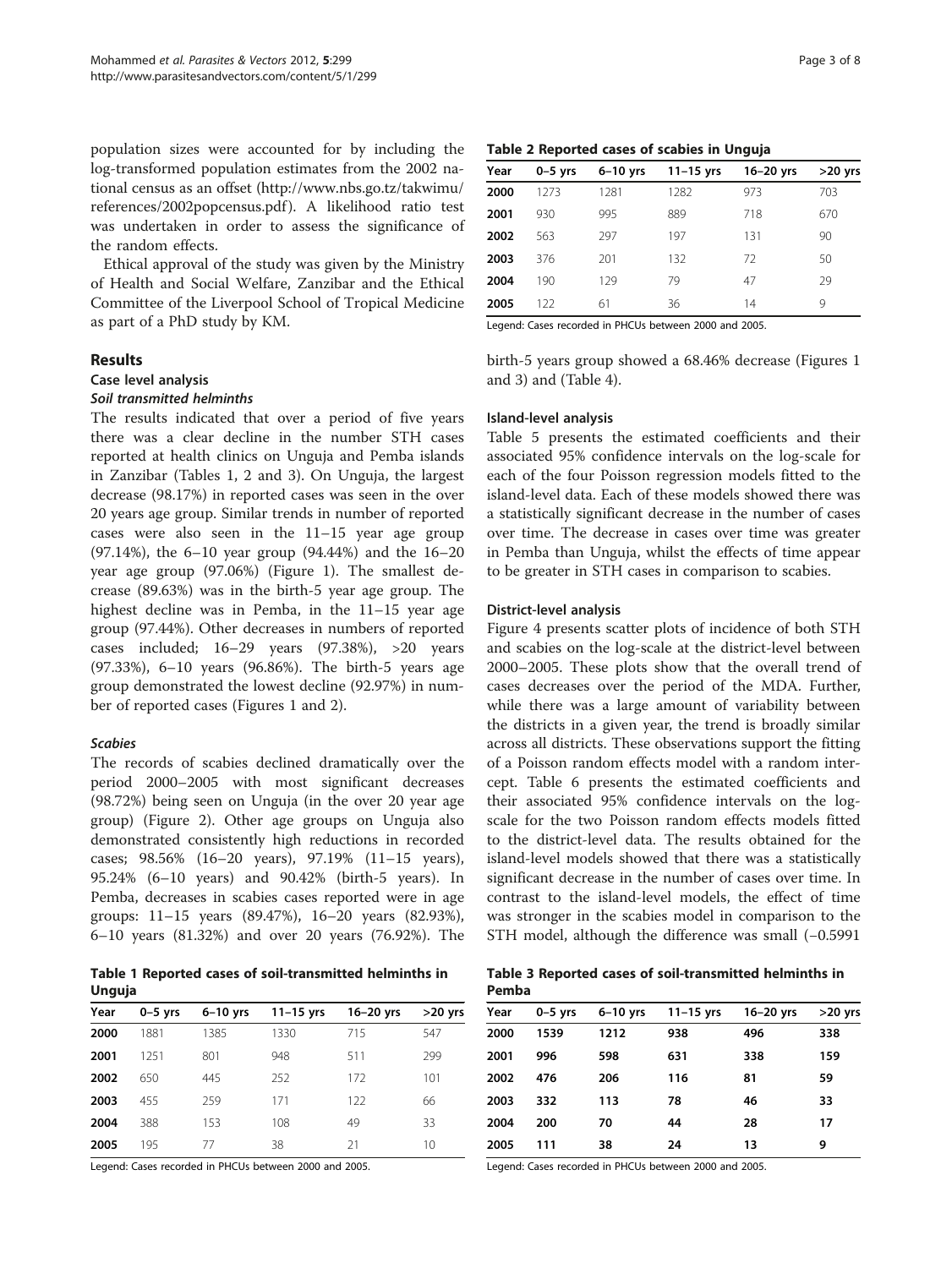for the STH model compared to −0.6421 for the scabies model). These results also demonstrated that there was a statistically significant relationship between the number of cases and age group in both the STH and scabies models, with the risk of infection being greatest in the birth-5 year age group, following which the risk decreases with age. This relationship was more pronounced for STH. The random effects term in both of the models was significant  $(p<0.0001)$  indicating that there were between-district differences in the overall

level of both diseases after accounting for differences in population sizes.

# **Discussion**

A decrease in the number of STH and scabies cases diagnosed by health centre staff from 50 health facilities in Unguja and Pemba after the LF elimination programme had distributed ivermectin and albendazole between 2000–2005 was found in all age groups. We report these results conscious that the methodology we

<span id="page-3-0"></span>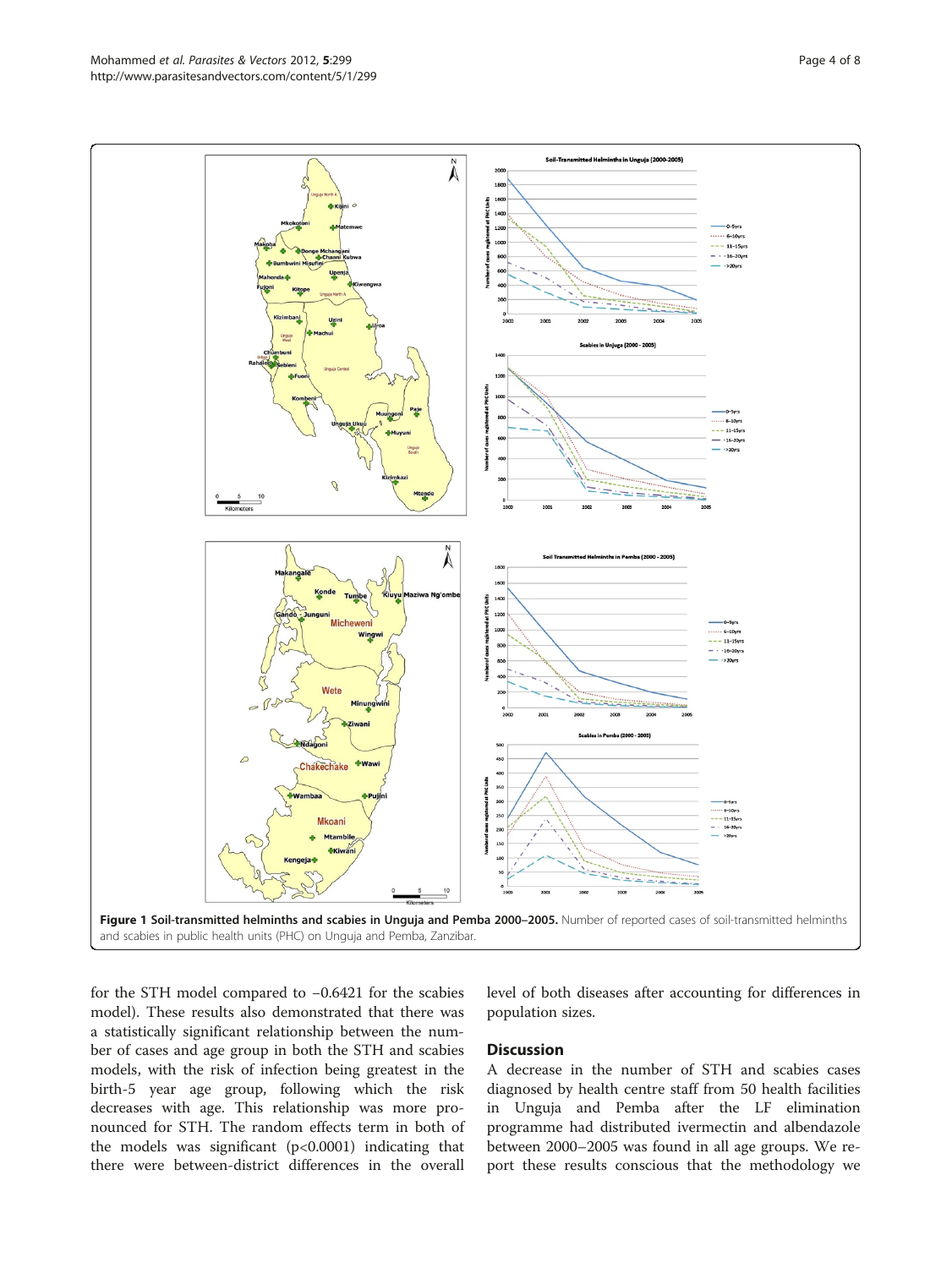<span id="page-4-0"></span>

employed has limitations. However, we also consider that the method merits further investigation as MDA programmes upscale towards the milestones set by WHO with regards to achieving the maximum coverage of preventive chemotherapy by MDA for onchocerciasis, lymphatic filariasis, schistosomiasis and soil transmitted helminths [\(http://www.who.int/neglected\\_diseases/](http://www.who.int/neglected_diseases/resources/en/index.html) [resources/en/index.html](http://www.who.int/neglected_diseases/resources/en/index.html)). Specifically, it is envisaged that over one billion annual treatments are required if targets for control or elimination of these diseases are to be met.

The limitations that can be identified reflect the settings of a busy health centre environment, where diagnosis is made predominantly on history and symptomatology. In

the case of helminth infections, only severe or moderate cases which give rise to symptoms will present, whilst the presentation of those with low grade infection is less likely. Diagnosis of scabies is more reliable due to characteristic skin lesions presented. Despite such differences in infection status and reliability of diagnostic methods used in health centres, the trends we describe for both STH and scabies after prolonged ivermectin and albendazole distribution within the community are similar. Given the unspecific nature of clinical presentations of STH, consistency in recording STH in health centre records is important. Health staff diagnose on the basis of experience, however, as the same staff tend to be in post over many years we would argue that the data obtained can be

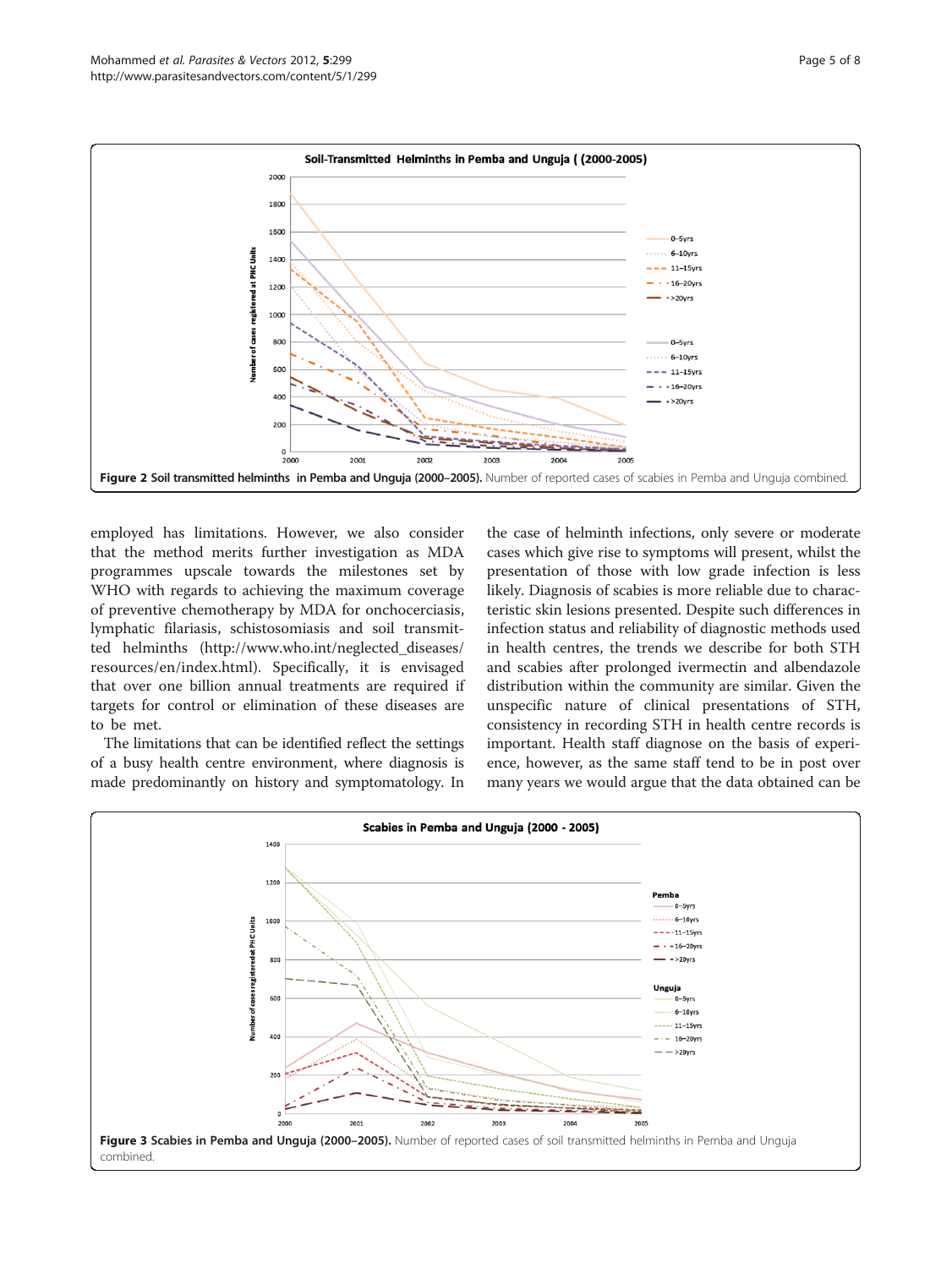<span id="page-5-0"></span>Table 4 Reported cases of scabies in Pemba

|      | $0-5$ yrs  | $6-10$ yrs | $11-15$ yrs | $16-20$ yrs | $>20$ yrs |  |
|------|------------|------------|-------------|-------------|-----------|--|
| 2000 | 182<br>241 |            | 209         | 41          | 26        |  |
| 2001 | 472        | 389        | 318         | 239         | 109       |  |
| 2002 | 317        | 135        | 90          | 60          | 46        |  |
| 2003 | 214        | 76         | 47          | 30          | 21        |  |
| 2004 | 119        | 47         | 32          | 18          | 12        |  |
| 2005 | 76         | 34         | 22          |             | 6         |  |

Legend: Cases recorded in PHCUs between 2000 and 2005.

attributed to consistency in diagnoses and prescribing. Whilst low grade and hence less intense infections would not present to clinics yet still benefit from the anthelminthic benefits of MDA, the results can be interpreted as a consistent decline in the numbers of people with moderate to severe symptoms associated with STH. Despite these limitations we believe the consistent decline in two groups of infections determined using this rapid methodology allows retrospective analysis of data. This would not be possible using classical approaches. The trends of decline were observed in two different islands, in all age groups and in 50 health centres for conditions which are biologically different in terms of transmission yet are affected by the drugs deployed in MDA, supporting the further exploration of the methodology in a more controlled setting. Importantly, the trends in scabies can be viewed as a control for the STH observations as scabies is more easily diagnosed by health staff and the scabies results mirror those of STH in both the districts and the islands. We did not record the total number of individuals who presented at these clinics during the study period.

The results are also consistent with the reported high MDA coverage [\[5](#page-7-0)] during the period of 2000–2005. The Global LF programme and onchocerciasis programmes are together administering MDA in around 60 countries, and over 600 million people each year are benefitting from these drugs, which have broad anthelminthic impact [[3,8\]](#page-7-0). There is therefore a need to evaluate the

We suggest that the use of the gold standard approach the Kato-Katz test, as well as other more sensitive concentration techniques, would be both impractical and costly to undertake at scale as they require extensive stool collection and laboratory diagnosis. Furthermore they cannot be carried out retrospectively. Indeed, despite the extensive distribution of anthelminthics as part of LF and onchocerciasis programmes, we are not aware of any pre-MDA STH or scabies baseline data being available. While it may be appropriate to evaluate the outcomes using classical methods in limited settings, to contemplate, the use of such methods at scale when there will have been a significant reduction in the sensitivity of the test because of wide scale MDA would seem inappropriate.

National guidelines stipulate that only children of 5 years old (90 cm in height as a surrogate) and above should receive the medication for lymphatic filariasis, hence the youngest age group (birth-5 years) would not be treated. However, an observed decline in STH and scabies for this group after the initiation of MDA suggested that the treatment of the older age groups impacted on the birth-5 year old group also. This may also have been attributed to the national helminth programme, which targeted the younger age groups during the same period [\[8\]](#page-7-0) although this confounder would not be present in the older age groups nor would influence the scabies results.

STH has been recognised as a problem in Zanzibar since surveys revealed prevalence in school aged children to be 72% for Ascaris lumbricoides, 94% for Trichuris trichiura and 95% for hookworm in Pemba [\[13](#page-7-0)]. This study indicated a marked decrease in reported STH diagnosis, with this reduction likely to be in those with moderate or severe infections of hookworm and Ascaris. Studies in Haiti and Sri Lanka indicated that significant decreases in STH were observed [\[14,15](#page-7-0)] following the

Table 5 Effect size and associated confidence intervals obtained from fitting a Poisson regression model to aggregated STH and scabies data from Unguja and Pemba

| Model                | Year        |                          | Age<br>0-5               |             | Age 6-10                 |             | Age 11-15                |             | Age 16-20                |             | Age $> 20$               |  |
|----------------------|-------------|--------------------------|--------------------------|-------------|--------------------------|-------------|--------------------------|-------------|--------------------------|-------------|--------------------------|--|
|                      | Coefficient | 95% CI                   |                          | Coefficient | 95% CI                   | Coefficient | 95% CI                   | Coefficient | 95% CI                   | Coefficient | 95% CI                   |  |
| <b>STH</b><br>Unguja | $-0.5641$   | (-0.5769,<br>$-0.5513$   | ٠                        | $-0.4349$   | $(-0.4801.$<br>$-0.3900$ | $-0.5265$   | $(-0.5729.$<br>$-0.4803$ | $-1.1090$   | (–1.1660.<br>$-1.0526$   | $-1.5180$   | $(-1.5854,$<br>$-1.4522$ |  |
| <b>STH</b><br>Pemba  | $-0.6662$   | (-0.6829.<br>$-0.6496$   | $\overline{\phantom{a}}$ | $-0.4907$   | $(-0.5434)$<br>$-0.4382$ | $-0.6910$   | $(-0.7473.$<br>$-0.6350$ | $-1.2938$   | $(-1.3642.$<br>$-1.2244$ | $-1.7820$   | $(-1.8683,$<br>$-1.6974$ |  |
| Scabies<br>Unguja    | $-0.3508$   | $(-0.3720.$<br>$-0.3297$ | $\overline{\phantom{a}}$ | $-0.5113$   | $(-0.5960.$<br>$-0.4272$ | $-0.6952$   | $(-0.7853.$<br>$-0.6061$ | $-1.2928$   | (-1.4054.<br>$-1.1826$   | $-1.8781$   | $(-2.0225.$<br>$-1.7386$ |  |
| Scabies<br>Pemba     | $-0.6388$   | (-0.6529,<br>$-0.6249$   | $\overline{\phantom{a}}$ | $-0.1530$   | $(-0.2021)$<br>$-0.1039$ | $-0.2783$   | $(-0.3291.$<br>$-0.2275$ | $-0.5691$   | (-0.6248.<br>$-0.5138$   | $-0.8006$   | $(-0.8608)$<br>$-0.7409$ |  |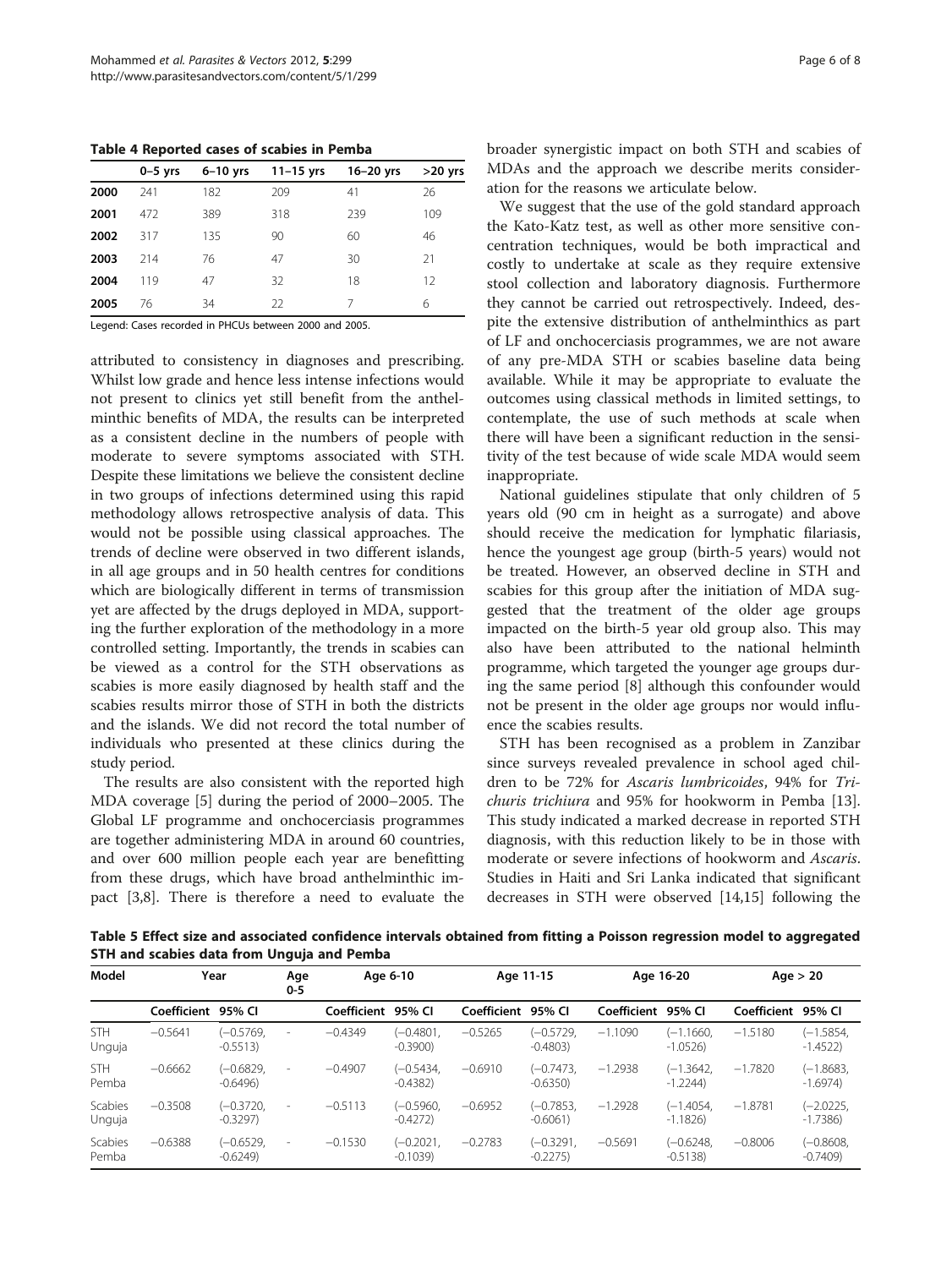<span id="page-6-0"></span>

filariasis control programme, emphasising the effectiveness of albendazole treatment.

In our study the total number of scabies cases identified was considerably lower than during the period prior to the initiation of MDA for LF. Studies by Bockarie et al. [[16\]](#page-7-0) showed the effectiveness of ivermectin on scabies, particularly in areas of high prevalence, where a disappearance of scabies due to the impact of ivermectin was demonstrated [\[16\]](#page-7-0). Scabies is diagnosed at the primary health care level when patients present with itchy papules and characteristic rash [[17\]](#page-7-0), although definitive techniques including dermoscopy, skin scraping and the adhesive tape test give a precise diagnosis [[17\]](#page-7-0). Although mass screening and treatment of individuals affected by scabies would lead to a significant decrease in scabies prevalence, Gilmore [[18\]](#page-7-0) identified that it would it be difficult to sustain the implementation of such protocols over extended periods. Ivermectin is not an indicated drug for scabies despite its efficacy [[7,10\]](#page-7-0) and the benefits of ivermectin for scabies can only be assessed where it is used in LF and onchocerciasis programmes.

Speich et al. [\[19\]](#page-7-0) estimated the cost of a Kato-Katz test as 1.73 US\$ on Zanzibar, a figure which contrasts with the annual costs of LF MDA distribution in Tanzania of 0.26-0.54 US\$ per person [[20\]](#page-7-0). We consider that it is not feasible to initiate large scale stool examination using techniques which are costly, time consuming

and insensitive for the assessment of the impact of MDA for LF and onchocerciasis. The approach we suggest, which despite its limitations, appears to provide consistent results, could be applied retrospectively and does not require the deployment of technical staff or the collection, transport and storage of stool samples.

#### Conclusions

We propose a rapid methodology based on health records to assess the impact of MDA for lymphatic filariasis on STH and scabies. This approach would not require the extensive parasitological examination of stools, which is costly and not applicable at scale. The results suggest that distribution of albendazole and ivermectin has an impact on the number of reported cases of moderate to severe STH infections and scabies when health centre records are used as a surrogate for "gold standard" parasitological diagnosis. Further studies are required to validate the methodology to assess the impact of ivermectin and albendazole on the prevalence of STH and scabies, but we consider that the use of historic records could provide a much needed rapid assessment alternative to standard parasitological methods where sensitivity will be compromised by MDA. The method could be used retrospectively where MDA for preventive chemotherapy has already been undertaken, as well as in areas yet to upscale.

Table 6 Effect size and associated confidence intervals obtained from fitting a Poisson random effects model with a random intercept by district to the district-level STH and scabies data

| Model      |                    | Year                   | Age<br>$0 - 5$           |                    | Age 6-10                 |                    | Age 11-15                |                    | Age 16-20                |                    | Age $> 20$               |  |
|------------|--------------------|------------------------|--------------------------|--------------------|--------------------------|--------------------|--------------------------|--------------------|--------------------------|--------------------|--------------------------|--|
|            | Coefficient 95% CI |                        |                          | Coefficient 95% CI |                          | Coefficient 95% CI |                          | Coefficient 95% CI |                          | Coefficient 95% CI |                          |  |
| <b>STH</b> | $-0.5991$          | (-0.6036,<br>$-0.5947$ | $\overline{\phantom{a}}$ | $-0.4464$          | $(-0.4615.$<br>$-0.4313$ | $-0.5718$          | $(-0.5875.$<br>$-0.5562$ | $-1.1604$          | $(-1.1797.$<br>$-1.1411$ | $-1.5924$          | $(-1.6153.$<br>$-1.5695$ |  |
| Scabies    | $-0.6421$          | (–0.6471.<br>$-0.6371$ | $\overline{\phantom{a}}$ | $-0.1949$          | $(-0.2121)$<br>$-0.1776$ | $-0.3405$          | (-0.3585.<br>$-0.3225$   | $-0.6473$          | $(-0.6671)$<br>$-0.6275$ | $-0.9375$          | (-0.9594,<br>$-0.9157$   |  |

Data from Unguja and Pemba are combined.